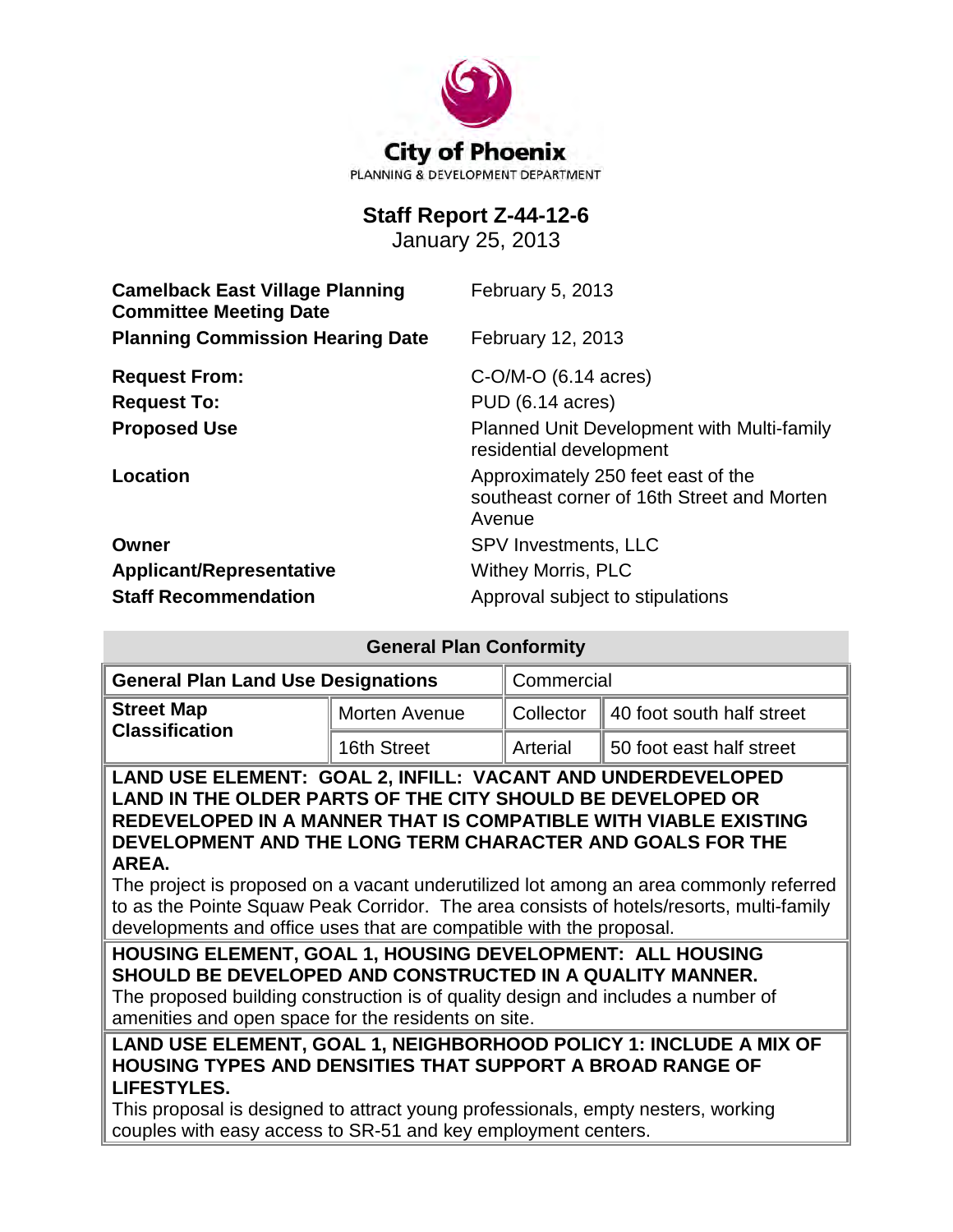Staff Report: Z-44-12-6 January 25, 2013 Page 2 of 6

## BACKGROUND

1. The site was originally developed to include a series of office buildings that were built as part of the Squaw Peak Planned Community District (PCD), which was approved by City Council in 1976. The original PCD involved approximately 202 acres bounded by 16th Street to SR-51 and Myrtle to Northern Avenues. Approved zoning within the PCD includes a variety of residential densities, commercial development, and a special permit to allow a tennis club and riding stables.

The site was previously zoned C-O and P-1 in the original Squaw Peak PCD. At that time, offices and a parking lot were constructed. In 2005, a rezoning case was approved (Z-123-05-6) to allow for the development of a 104 unit multifamily residential development. The existing office buildings were demolished and the property was cleared. The approved condominiums were never constructed. In 2011, the site was rezoned for a 3-story/45-foot office complex (Z-28-10-6). The office complex was never built as well.

- 2. The proposed PUD area encompasses 6.14 acres. The site's orientation and point of access is north to Morten Avenue and south to Orangewood Avenue.
- 3. The General Plan designation for the parcel and surrounding parcels is Commercial. Although the proposal is not consistent with the General Plan designation, an amendment is not required as the subject parcel is less than 10 acres.

## SURROUNDING USES & ZONING

## 4. *North*

Directly north of the parcel is the Pointe Hilton Squaw Peak Resort zoned C-2 PCD.

# *West*

The parcel directly to the west of the subject site is a retail strip shopping center with PSC PCD zoning. The center was built with a pedestrian breezeway connecting the center with the subject property.

# *South*

To the south of this parcel is a single-family residential development zoned R1-10.

# *East*

Office developments are to the east of the subject parcel and is zoned C-O PCD.

# PROPOSAL

5. The proposal includes five separate buildings comprising a total of 220 units of studios to two-bedroom units. The unit sizes range from approximately 600 square feet to 1,100 square feet with a mix of 31 studio and loft carriage units,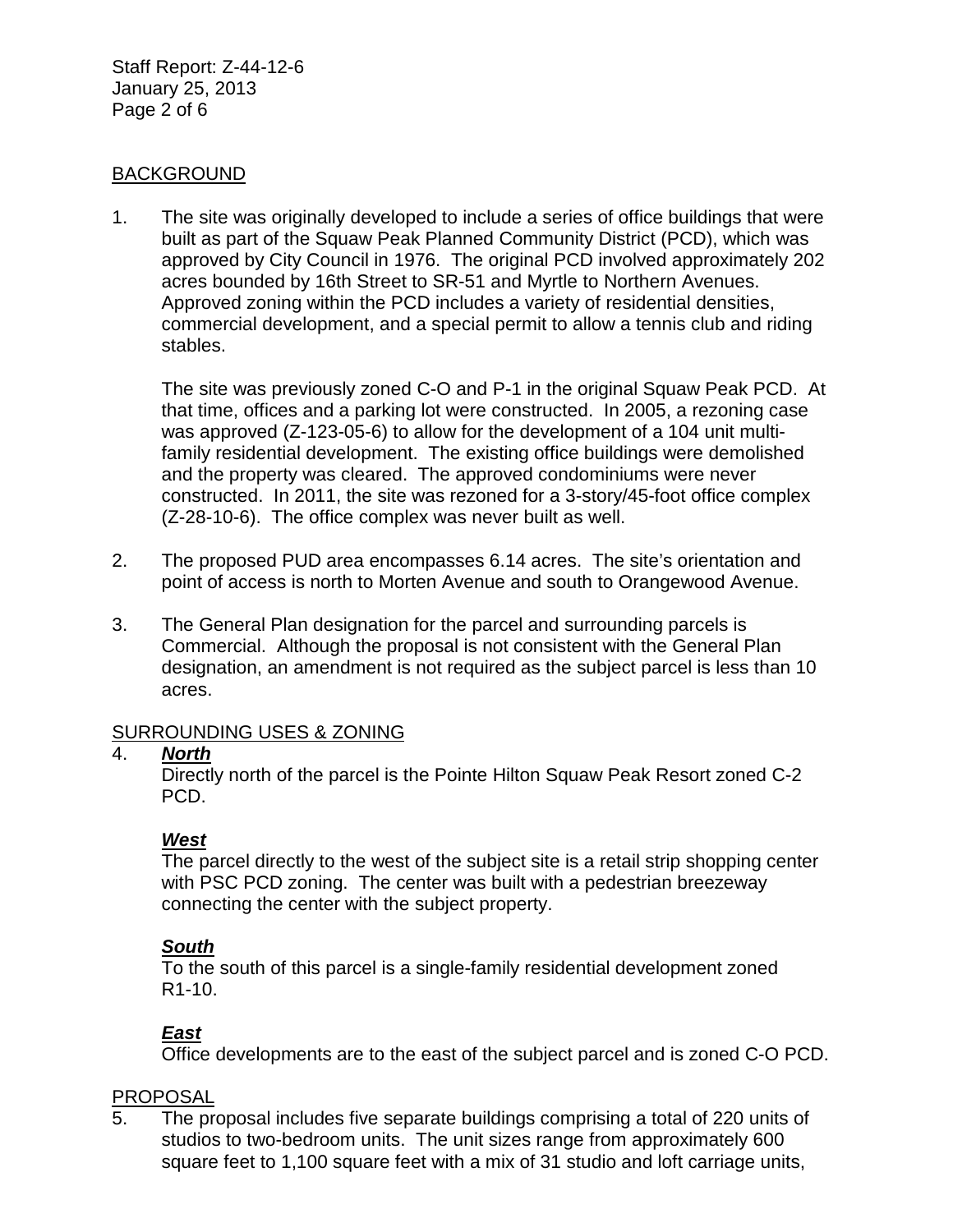103 one-bedrooms and 86 two bedrooms. Each building will have some ground floor units with "tuck under" garage spaces.

The separate buildings are oriented in a way to create a "Main Street" style entrance with amenities to be used by the residents, such as a leasing office and exercise room.

Other unique amenities to the site are a pool, conference room, dog wash, pet walk area, post office, bike share program and storage, and a community garden. A pedestrian spine that features opens space amenities connects the Main Street to an existing breezeway providing access from the rear of the adjacent retail to the west.

There are also smaller buildings throughout the site that are one-story detached garage structures that will feature single car garages and single-story loft-style carriage units above.

Parking for the residents and their guests will be a mix of spaces situated under the buildings on the first floor, detached private garages, and surface level parking canopies.

6. Below is a summary of the proposed standards for the subject site as described in the attached PUD narrative date stamped January 14, 2013, Attachment B.

Where the PUD narrative is silent on a requirement, the applicable Zoning Ordinance provision will be applied.

## *Land Use*

The narrative proposes permitted uses that are limited to multi-family residential and accessory uses only for facility related amenities and events. Unlike R-5 conventional zoning, the narrative does not propose additional commercial and office uses.

## *Development Standards*

The building height is a maximum of 58 feet. Three of the buildings have a height of 48 feet and two buildings have a maximum of 51 feet. The three buildings also will increase to a maximum height of 58 feet for a mezzanine. Staff has stipulated that the Development Narrative delete the option for the 58 feet and lower the overall maximum height to 51 feet.

The building setbacks are listed with a minimum and maximum because of the differentiating of buildings and the meandering of Morten Avenue. Morten Avenue setbacks are 7 feet minimum and 19 feet maximum. Orangewood Avenue setbacks are 8 feet minimum and 21 feet maximum.

The overall density is at 36.6 units per acre. This is consistent with R-4A conventional zoning district density.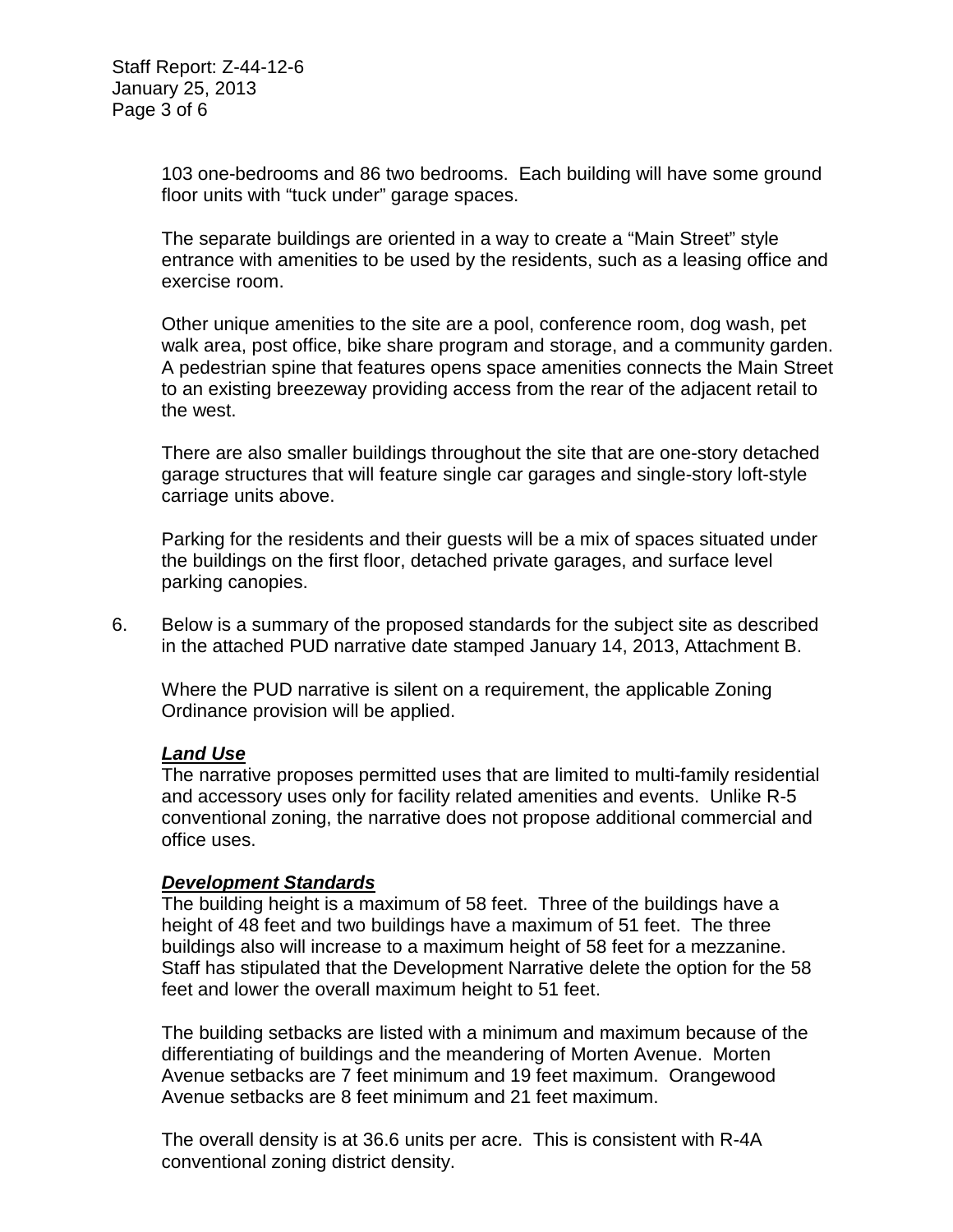Staff Report: Z-44-12-6 January 25, 2013 Page 4 of 6

## *Landscape Standards*

Landscape standards vary throughout the project from the project entry, Morten Avenue, Orangewood Avenue and the internal open space. The landscaping is described in detail along with a plant palette in the date stamped Development Narrative.

## *Parking*

Sufficient parking has been proposed for the site by meeting the minimum parking requirements for the individual uses. The proposed parking ratio is at 7.67 parking spots per unit for a grand total of 367 parking spaces.

## *Shade*

The narrative proposes that parking areas will be shaded by trees that will achieve a shade factor not less than 50% of the parking area at maturity. Courtyard areas will exceed 50% of open space area shaded calculated on the summer solstice through a combination of buildings, structures and mature shade trees.

## *Design Guidelines*

The Development Narrative does not propose any new design guidelines, therefore, all applicable design guidelines set forth in Section 507 Tab A of the Zoning Ordinance will apply. The Development Narrative does explain in detail how the project is meeting many of the standards set forth in Section 507 Tab A, as well as exceeding some of the standards.

## *Phase*

Specific phases are currently not being considered by the applicant.

## *Signage*

Exhibit 18 and page 31 of the Development Narrative describes in detail the sign package for this request. In the event of a conflict between a provision of the PUD and a provision of Section 705 of the city of Phoenix Zoning Ordinance, the PUD prevails. In the event that the PUD is silent regarding a specific sign standard, the city of Phoenix Zoning Ordinance prevails.

## *Sustainability*

The narrative proposes several options to incorporate sustainability principles. Where feasible, the development will adopt a number of important sustainability criteria as set for the in the LEED certification program and the city of Phoenix Green Construction Code.

The narrative explains a number of water conservation techniques that are to be considered.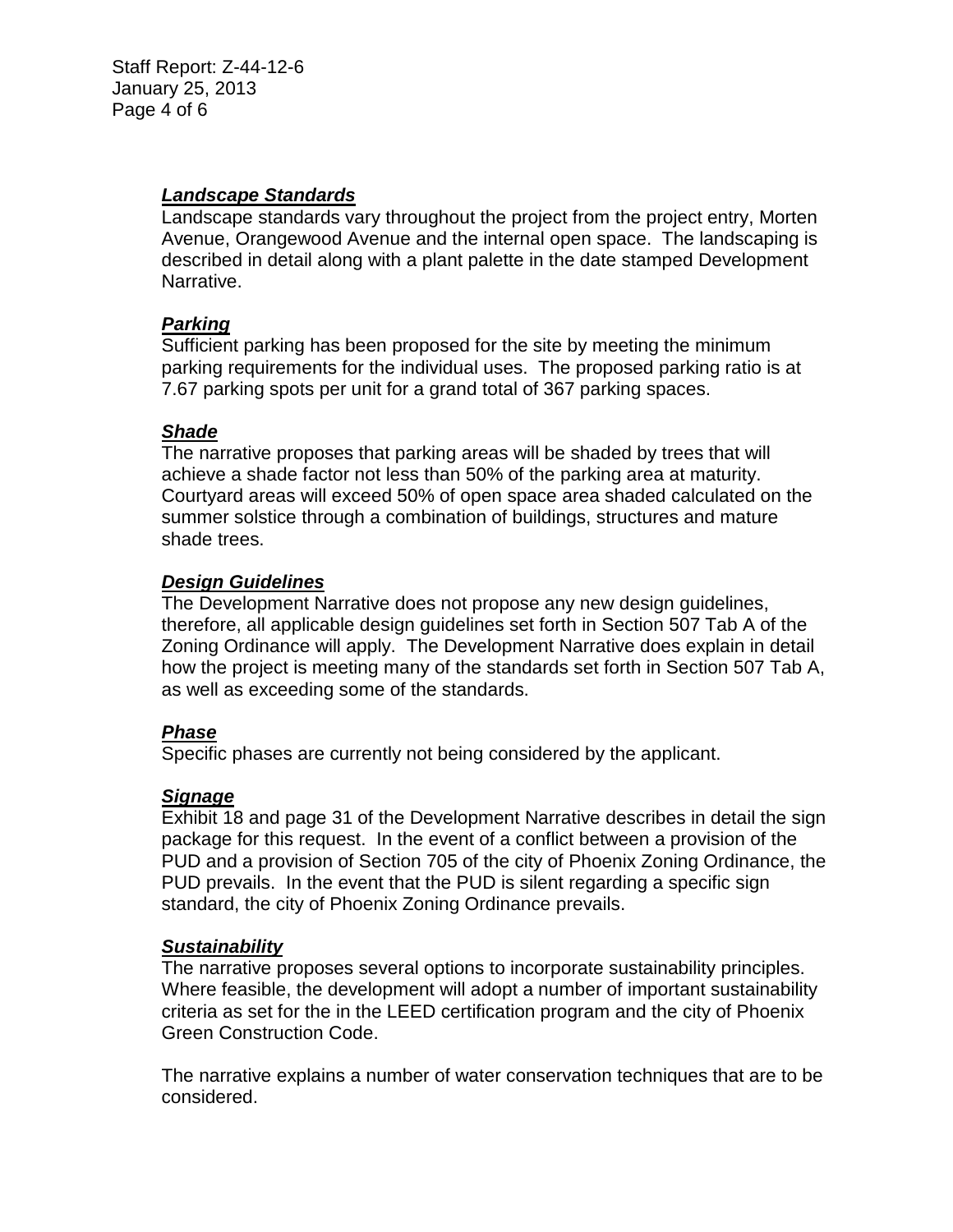The buildings will be constructed with sustainable wood framing materials, which are renewable products that promote healthier buildings. Other recycled materials are available in building products such as drywall, carpet and floor tile. Modern energy saving appliances and HVAC systems will be used to minimize energy inefficiencies within the buildings. Low-e windows will be installed and appropriately sealed within the units and common areas.

## **MISCELLANEOUS**

7. Water and wastewater infrastructure requirements are determined at the time of site plan review by the Water Services Department when final land uses and urban design of the property have been clearly identified and proposed water demands and wastewater generation and infrastructure locations and attributes have been established. While some information on infrastructure issues may be provided as part of the PUD application process, access to water and wastewater services is granted as part of the site plan approval process.

The parcel may be served by the existing city of Phoenix water and sewer system pending capacity review and approval during the site plan review process. Design and construction of any needed facilities will be the responsibility of the developer.

8. Development and use of the site is subject to all applicable codes and ordinances. Zoning approval does not negate other ordinance requirements and other formal actions may be required.

# **Findings**

- 1. The proposal would provide a high quality residential development on a vacant underutilized lot.
- 2. The proposal provides a mix of housing to support various lifestyles.
- 3. The proposed building construction is of quality design and includes a number of amenities and open space for the residents on site.

# **Stipulations**

- 1. An updated Development Narrative for the H2O Urban Apartments PUD reflecting the changes approved through this request shall be submitted to the Planning and Development Department within 30 days of City Council approval of this request. The updated Development Narrative shall be consistent with Development Narrative date stamped January 14, 2013, as modified by the following stipulations.
- 2. The Development Narrative shall be modified as follows: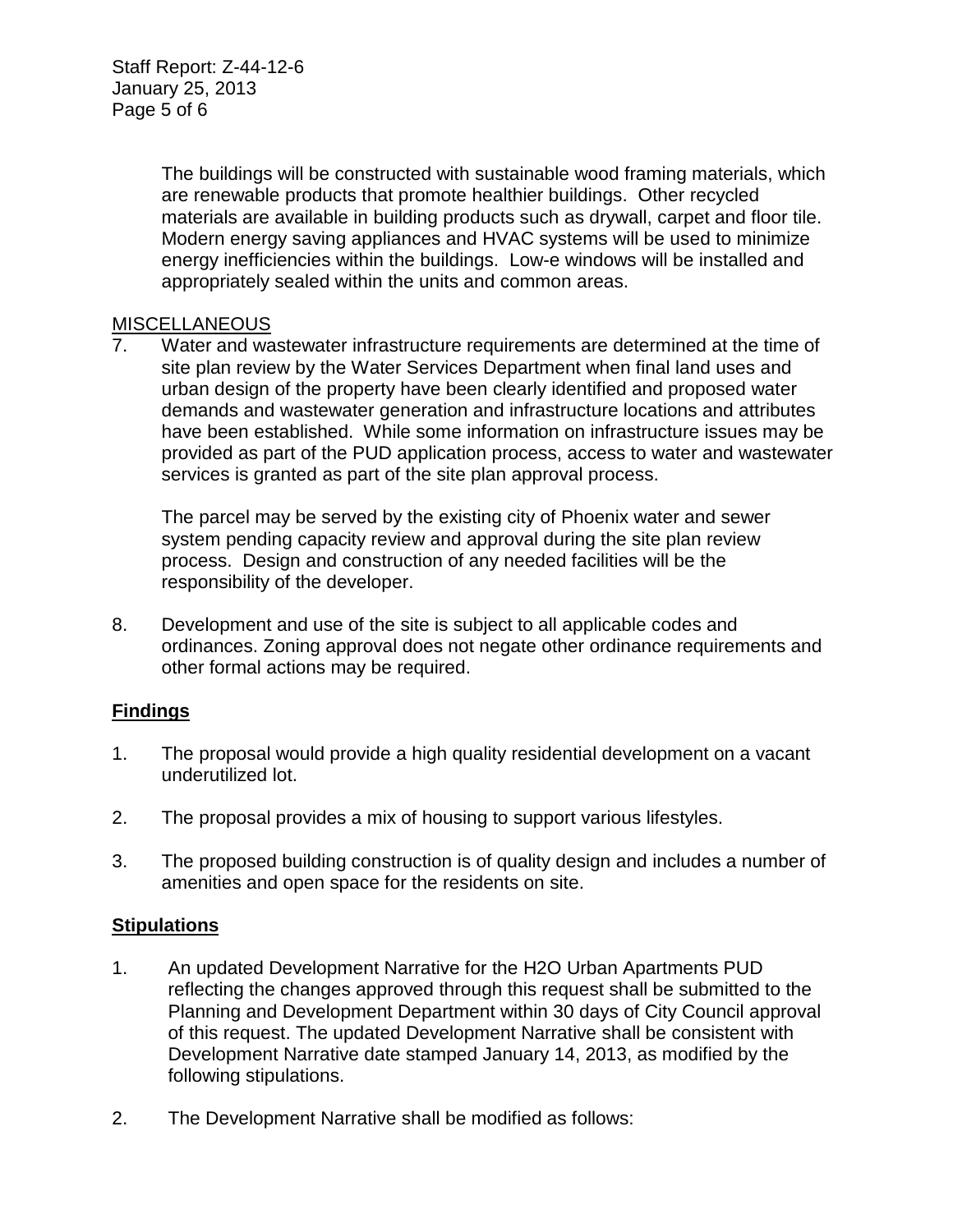Staff Report: Z-44-12-6 January 25, 2013 Page 6 of 6

- a. Development Standards F.) Building Height(s), Page 19 The building height shall be a maximum of 51 feet. The following language shall be deleted: \*(Building A, B, and C – 25% of 4th Floor height will increase to 58 feet to allow for mezzanine as noted on "levels 2-4" sheet). See attached Site Plan and page 2 – Levels 2-4.
- b. Exhibit 6 page 2 The site plan shall reflect the maximum height of 51 feet and delete reference to mezzanine level at 58 feet.
- 3. The applicant shall complete a Red Border Letter to notify ADOT of development adjacent to its freeway corridor and submit it to Alan Hilty in the Street Transportation Department 602-262-6193, with a copy to the Traffic Engineer and Civil Plans Reviewer.
- 4. The developer shall construct all streets within and adjacent to the development with paving, curb, gutter, sidewalk, curb ramps, streetlights, median islands, landscaping and other incidentals as per plans approved by the Planning and Development Department. All improvements shall comply with all ADA accessibility standards.

## **Writer**

Jacob Zonn 01/25/13 Joshua Bednarek

## **Attachments**

Attachment A: Sketch Map Attachment B: H2O Apartments PUD Narrative date stamped January 14, 2013